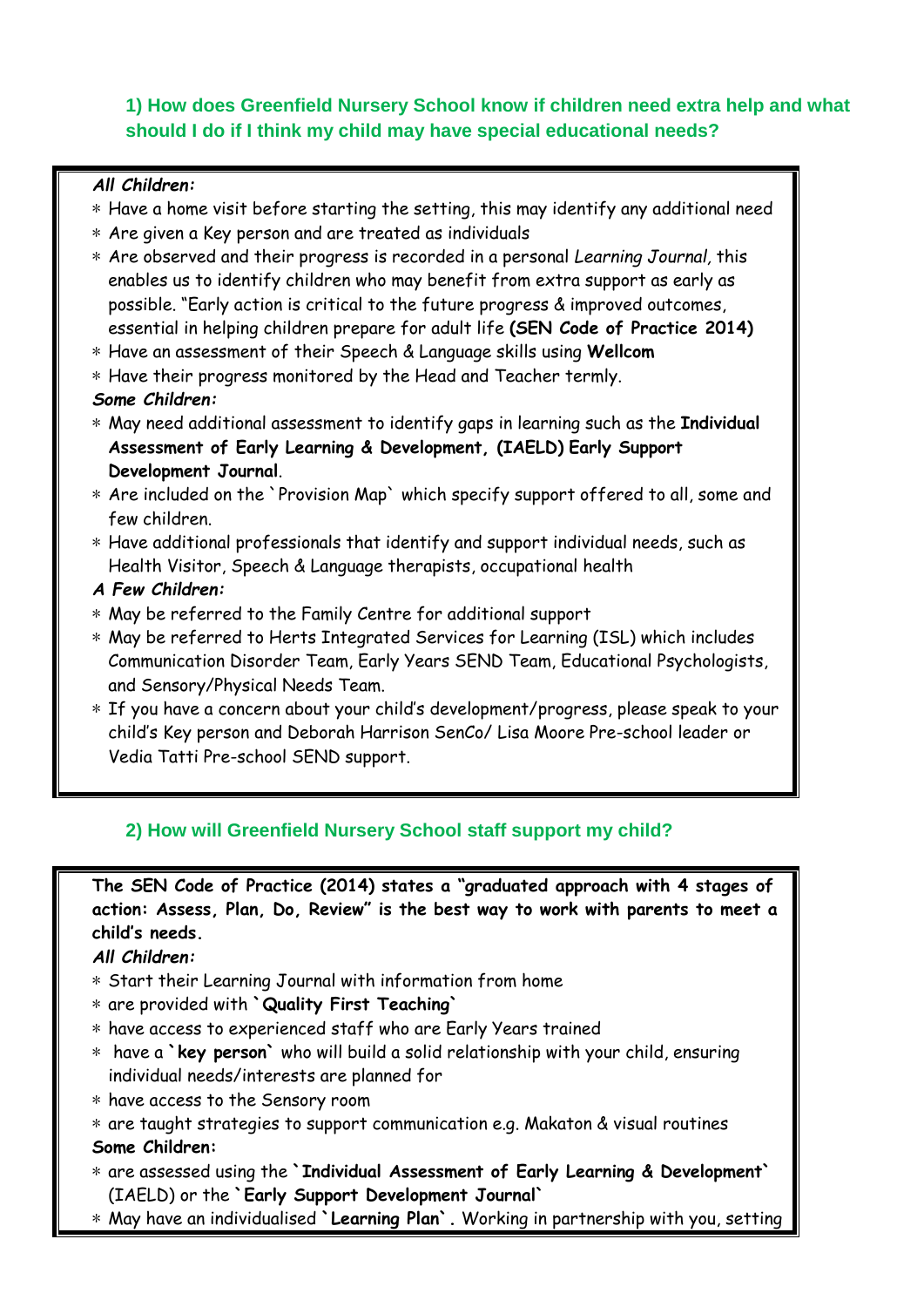& reviewing targets and giving you ideas to support your child at home.

- \* May need a different approach to learning e.g. sensory/visual
- \* May be signposted to the Family Centre for support
- *A Few Children:*
- \* Will be referred to Herts Integrated Services for Learning (ISL) which includes the Communication Disorder team, Early Years SEND Team, Speech & Language Therapists & Educational Psychologist.
- \* Will require an adult to support at times in a 1-1 activity to support learning
- \* Will receive `Local High Needs Funding`
- \* The setting shares relevant information in a confidential manner

# **3) How will I know how my child is doing?**

#### *All Children:*

- \* Are `tracked` using the school's data tracking system
- \* Have a 2 year development assessment once settled in pre-school
- \* Have a `Learning Journal` that contains observations and photographs of your child's progress.
- \* Progress is shared when your child is a Focus Child This will be at least termly and you are invited to share ideas of your child's development and next steps.
- \* Are welcomed into the setting with parents/carers, informal information may be shared during daily contact with your child's Key person

#### *Some Children:*

- \* May have a Home/school book for communication between home/school
- \* Have regular review meetings to discuss progress and review targets in their `Learning Plan`
- \* Children's families may have regular Early Support Team Around the Family meetings
- *A Few Children:*
	- \* Will have visits and reports from outside professionals who are working with your child

# **4) How will the learning and development provision be matched to my child's needs?**

## *All Children:*

- \* Have experienced staff supporting learning through playful activities
- \* Work in a purposeful organised environment that promotes independence and problem solving
- \* Follow routines and take part in small group activities that are differentiated to match needs
- \* Follow a visual timetable
- \* Have access to high quality, stimulating resources inside and outside
- \* Have their achievements celebrated and their work displayed
- \* Are taught basic `Makaton` signing
- \* Have access to a quiet area within the sensory room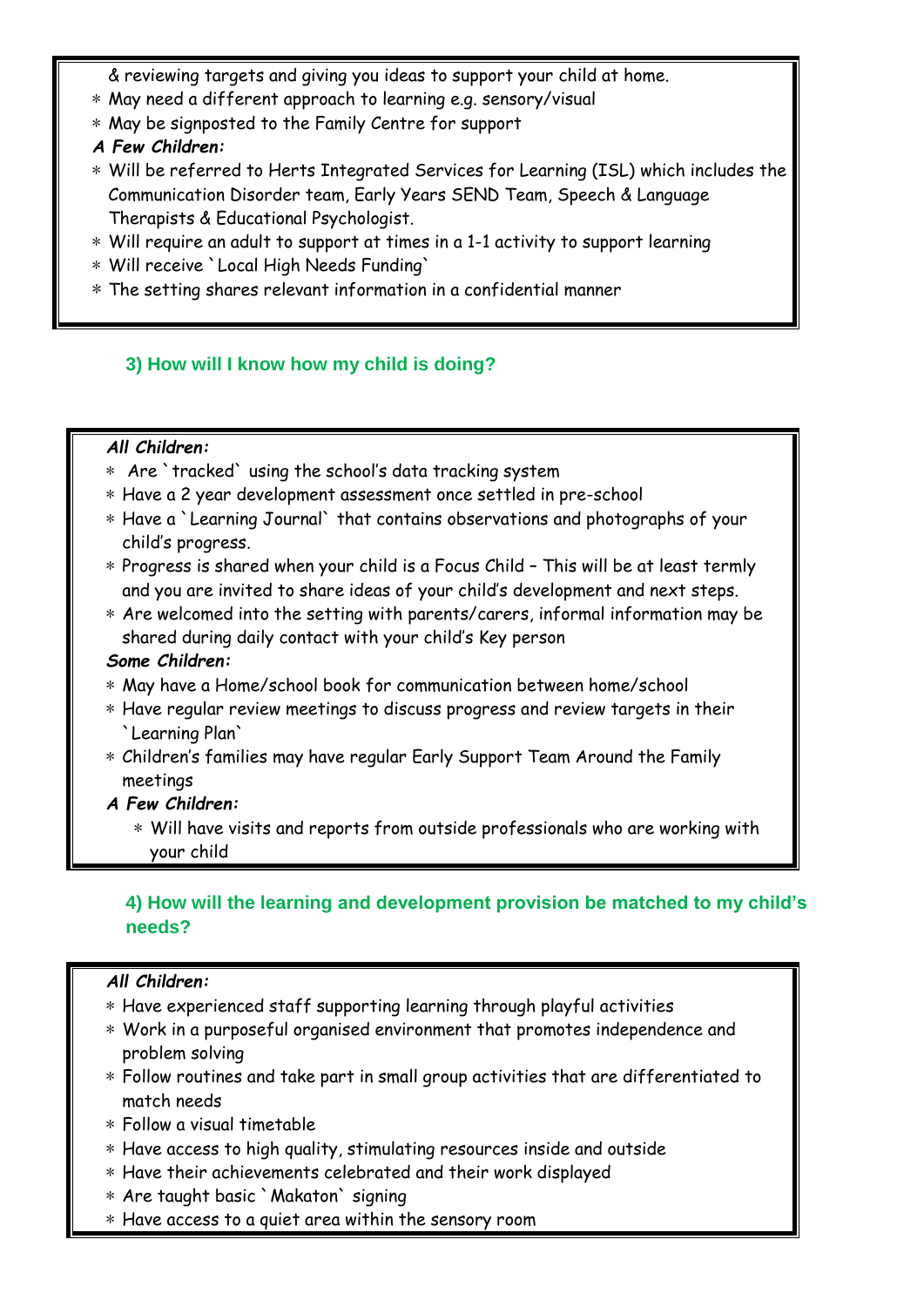## *Some Children:*

- \* May have a `Learning Plan` regular meetings with parents to discuss progress and next steps
- \* Have individual visual timetables and `now/next` boards
- \* Have more flexibility within the routine
- \* May have additional small group sessions or individual work e.g. speech and language
- \* Are included on the Provision Map, which is updated Termly
- \* May be included on the SEN register
- \* Have specific resources to match their interest and learning style

# *A Few Children:*

- \* Will be working with outside professionals and have targeted 1-1 dedicated activities to support next steps in learning
- \* Will have specific aids provided or recommended by outside agencies

**The Headteacher/ SenCo will seek additional training for staff to meet specific needs** 

# **5) What support will there be for my child's overall wellbeing?**

## *All Children:*

- \* Have access to a qualified teacher who leads a team of qualified and experienced staff
- \* Have access to a qualified Nurture lead
- \* Have a Key Person so that staff build excellent relationships with their key children
- \* Learn in a setting that is welcoming and friendly, that promotes inclusion for all and a positive `Can Do` atmosphere
- \* Are valued for their strengths and any achievements, no matter how small are celebrated
- \* Work with practitioners who provide positive role models and are consistent in their approach
- \* Have safe quiet areas to retreat to inside and outside, if they are tired or just need time alone
- \* Are encouraged to have regular attendance
- \* Have dietary needs catered for
- \* Have access to planned activities promoting Personal, Social and Emotional development
- \* Have their levels of Well Being and Involvement assessed within observation using `Ferre Laevers` scales. If concerns are noted, we will liaise with parents to agree next steps.

# *Some Children:*

- \* Have personal **Care Plans,** these detail the need, how staff will recognise any relevant symptoms, manage medication and provide personal care.
- \* Require personal care needs met such as nappy changing
- *A Few Children:*
	- \* Have Local High Needs Funding and may require 1-1 support in supporting and managing routines within the school, targeted activities and story time
	- \* May have additional assessment using the Boxhall Profile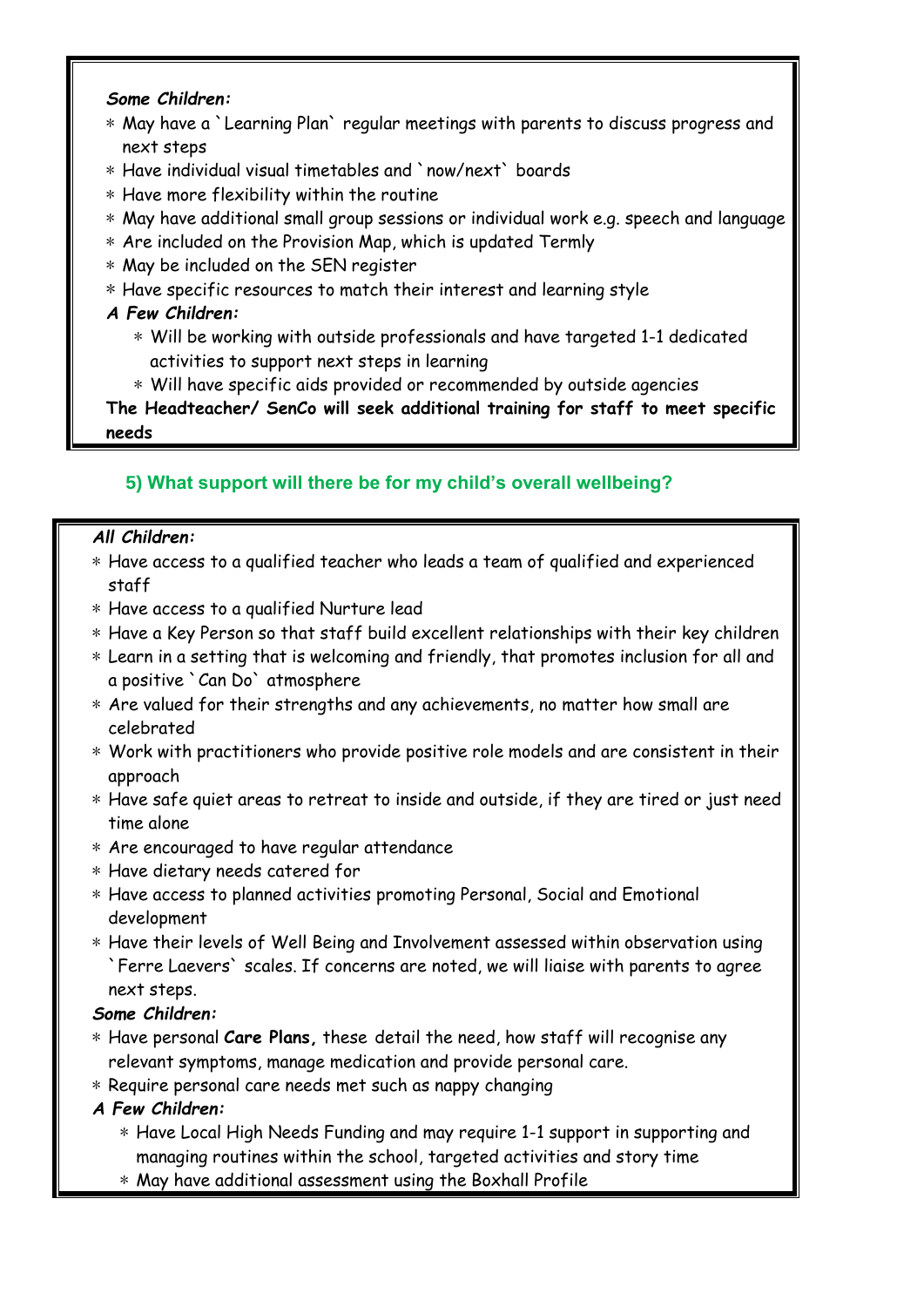# **6) What specialist services and expertise are available at or accessed by Greenfield Nursery School?**

## *All Children:*

- \* Are taught by staff who hold appropriate Early Years qualifications and have experience working with young children
- \* And their families can be signposted to the Family Centre service
- \* Work with staff who use simple signing ` Makaton`
- \* Have access to the class teacher who is trained to support children with emotional difficulties
- \* Have access to the SenCo, who holds the National Award in SEN Coordination
- \* Are screened for speech and language using Wellcom

## *Some Children:*

- \* Have specialist services involved with them who may come to observe your child in the setting, e.g. speech and language
- \* Have Team Around the Family meetings (TAF) to engage a number of professionals

*A Few Children:*

- \* Have visits from Herts Integrated Services for Learning (ISL) The team will support practitioners to meet individual needs by observing children within the setting, suggesting ways to support individual needs, planning next steps with practitioners and parents.
- \* Are `Children Looked After` and have a social worker and an Individual `Personalised Education Plan` (PEP). The dedicated Teacher for CLA children is Deborah Harrison.
- \* Are on the `Child Protection Register` and have a social worker and a team to support their needs

# **7) What training and/or experience do the staff, supporting children with SEND, have?**

# *All Children:*

- \* Staff are kept up to date with changes to curriculum and practice through regular Inset days, staff meetings and Professional Development Meetings
- \* Staff attend relevant external training
- \* Individual staff are trained in First Aid
- \* Staff complete Epi Pen training if required for a child entering provision
- \* Have access to the SenCo who holds the National Award in SEN Coordination

## *Some Children:*

- \* **We have a number of staff who have experience in the following areas:**
- \* Working with children with Hearing Impairment
- \* Working with children with Behavioural difficulties
- \* Working with children with Speech, Language and Communication needs
- \* Working with children with Specific Learning Difficulties
- \* Working with children on the Autistic Spectrum
- \* rking with children with Physical Difficulties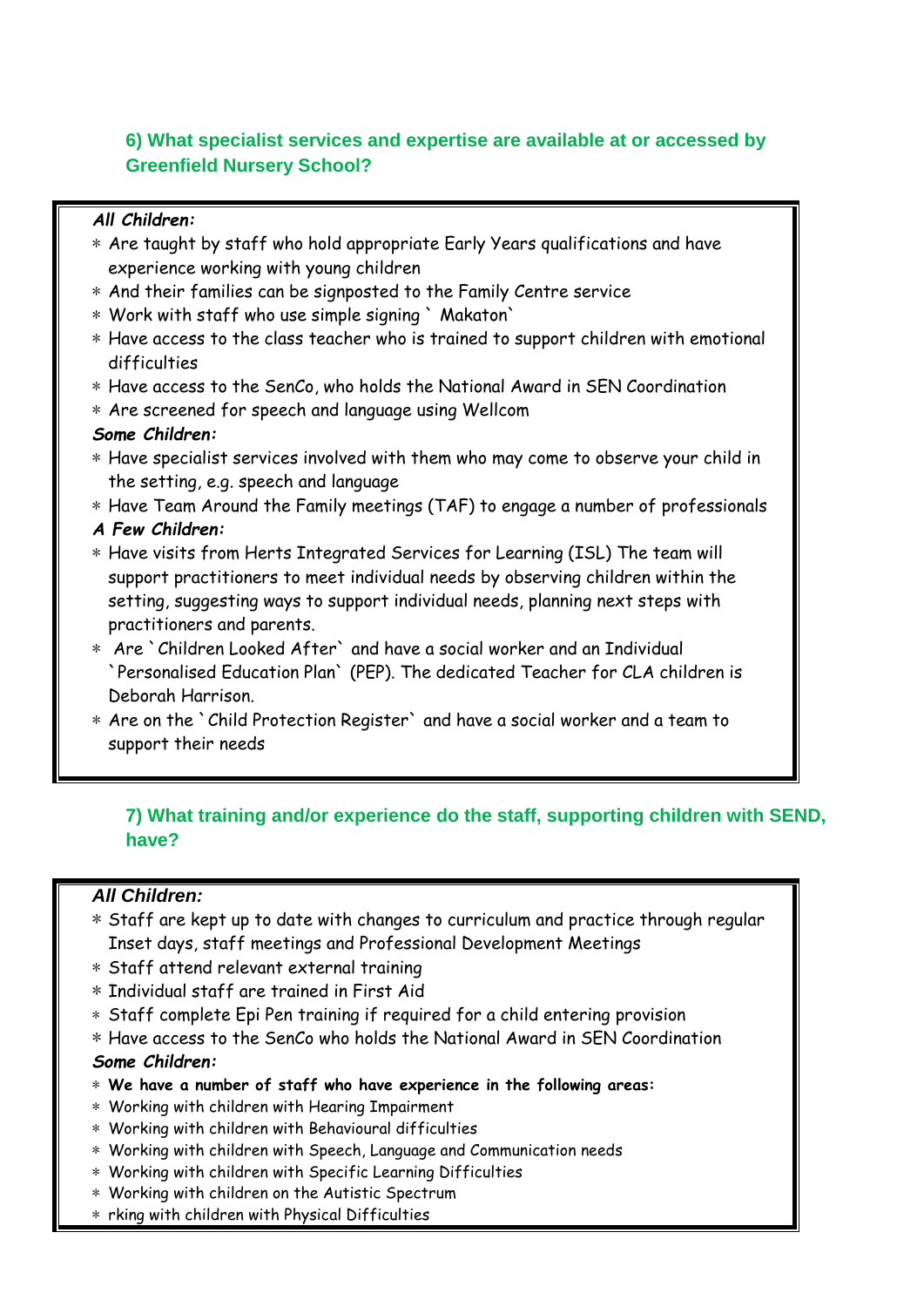## *A Few Children:*

\* Will be working with outside professionals who guide and support staff and advise on targeted next steps.

# **8) How will my child be included in activities outside the setting?**

#### *All Children:*

- \* Are welcome to attend visits outside the setting
- \* Can bring their parent/carer on visits
- \* Adult to child ratio's are above the minimum requirement

#### *A Few Children:*

- \* May require additional planning to enable the visit to take place e.g. visual cues of the visit place
- \* Would require special aids or medicines to be administered whilst on the visit
- *A Few Children*:
- \* Would require a separate risk assessment prior to the visit

# **9) How will I be involved in discussions about and planning for my child's learning and development?**

## *All Parents/Carers:*

- \* In nursery are offered a home visit. This first contact is important to share important information relating to my child's needs
- \* Have regular access to my child's Learning Journal, which contains observations, photographs and next steps of my child's progress and development
- \* Informal daily contact with your child's key person
- \* Are encouraged to add to the Learning Journal when my child is a **Focus Child**
- \* Can let staff know about their child's interests and these ideas can be planned for in the setting
- \* Have the opportunity for regular parent meetings with your child's key person to discuss progress and targets within focus child week
- \* Receive regular newsletters and information about what is happening in class and how this can be extended at home, including Core Books being used
- \* Are encouraged to engage in home learning

## *Some Parents/carers:*

- \* May have informal discussions with your child's Key person/Support Staff/Class Teacher or SenCo
- \* May have strategies to practice at home from outside agencies e.g. speech and language therapist
- \* Will have Regular Early Support Team around the Family meetings (TAF meetings)
- \* May be Signposted to the services of the Family Centre

## *A Few Parents/Carers:*

\* Will be involved in setting and reviewing targets for Learning Plans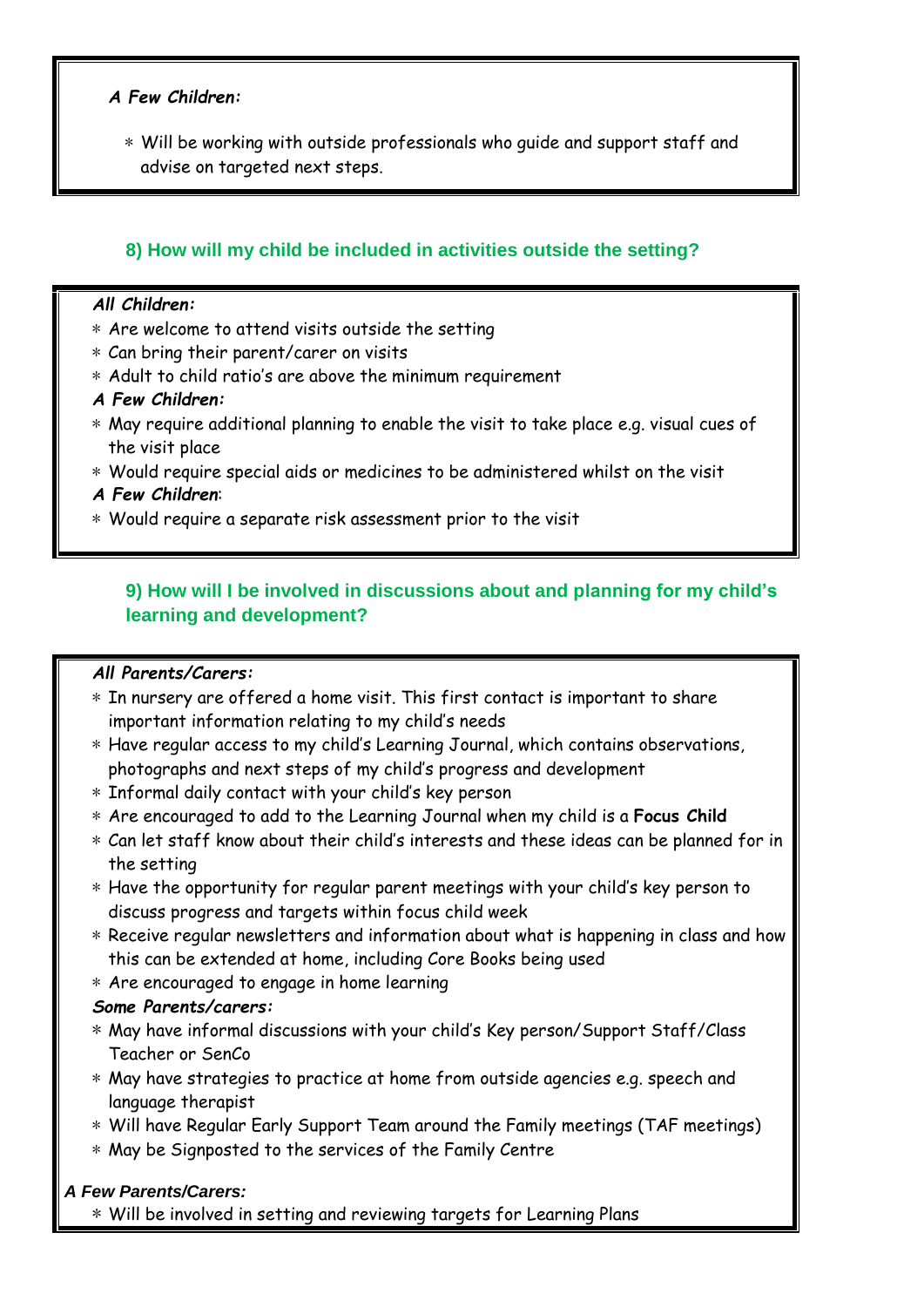- \* Will be involved in regular Early Support Team around the Family meetings (TAF meetings)/ or Child Protection meetings
- \* Will be involved in applications for an Education & Health Care Plan (EHCP)
- \* Will be involved in completing `My Transition Passport`

# **10) How accessible is the building / environment?**

## *All Children:*

- \* Are taught and cared for in a purpose built building on one level, with wide entrances
- \* Have level access to the garden area
- \* The building is large enough so that children have space to move freely
- \* The use of interactive touchscreens I Pads and remote control toys enable all children to access technology to support their learning

## *Some Children:*

- \* May need access to nappy changing facilities
- \* Specialist scissors, mark making tools and sensory interactive toys

## *A Few Children:*

- \* May need adaptations to existing resources/environment to ensure they can access them
- \* Accessible place in the car park can be arranged on request
- \* Require walking/sitting aids

# **11) How will Greenfield Nursery School prepare and support my child with transitions between home, settings and school?**

## *A***ll Children:**

- \* Will have a Key Person allocated to them before they start
- \* Will have been offered a home visit
- \* Will have had settling in sessions when parent/carers can stay
- \* Will have a flexible settling in period to meet their needs

# *A Few Children:*

- \* Will have personalised settling in and transition arrangements which involve outside agencies
- \* Will have additional transition visits to the setting or to their next setting
- \* Will have visits from the SenCo of previous or next setting
- \* May have a completed a `My Transition Passport` from past setting or for next setting

## **In addition we:**

- \* Contact previous settings and liaise with staff
- \* Hold new parent information meetings
- \* Invite all next settings to visit children at Greenfield Nursery School
- \* Pass on assessments and records to next settings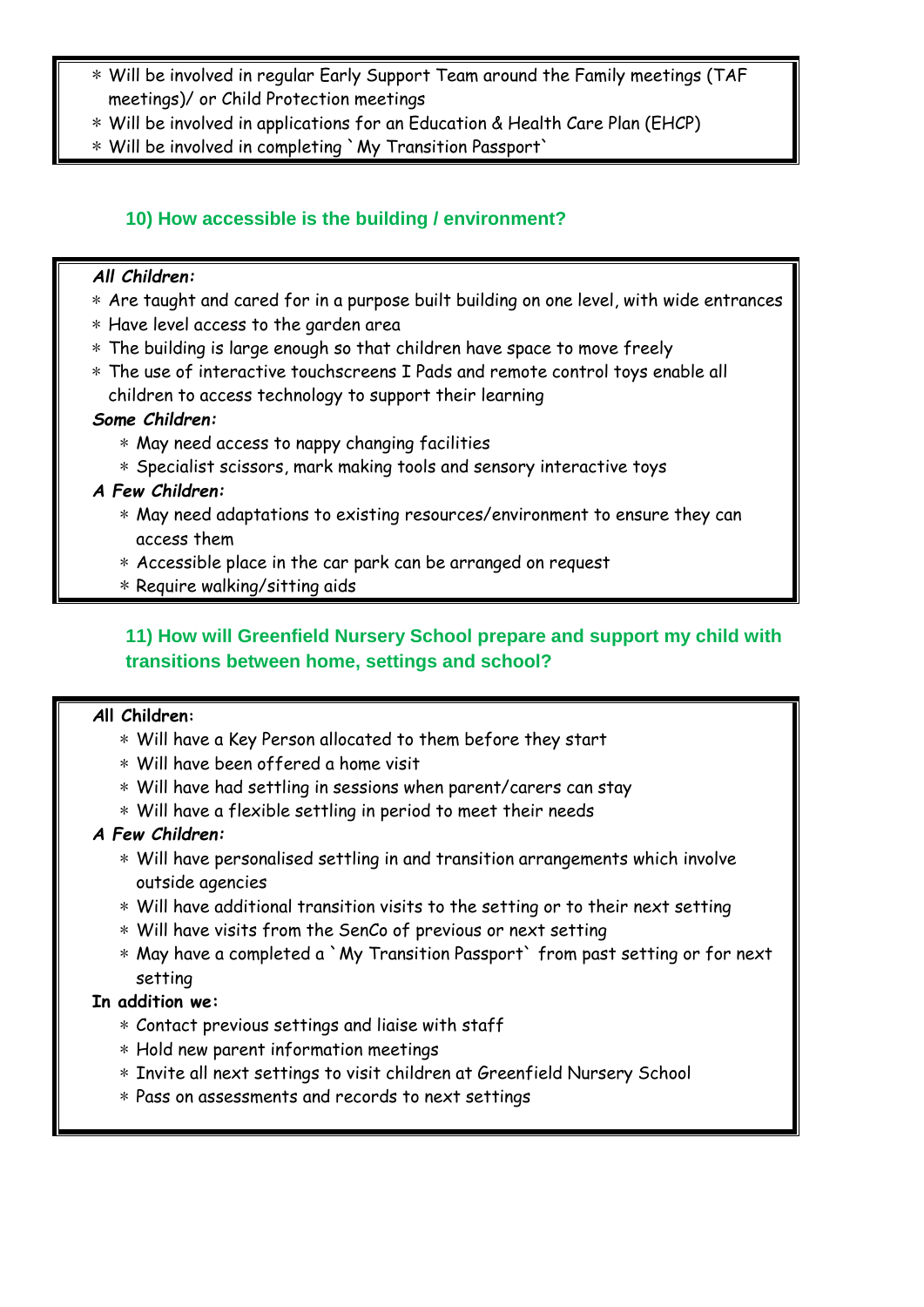# **12) How are Greenfield Nursery School's resources used to support children's special educational needs?**

| All Children:                                                                          |
|----------------------------------------------------------------------------------------|
| * Are observed and assessed continuously to ensure they are making good progress       |
| linked to the Early Years Foundation Stage Early Outcomes                              |
| * High quality interactions with staff and In the Moment Planning support              |
| individualised learning                                                                |
| * Regular staff meetings ensure all staff working with your child know how to meet     |
| their needs and support them                                                           |
| The Head and Governors monitor finances robustly<br>$\ast$                             |
| * There is a named SEN Governor; Sue Greaves, who meets regularly with the             |
| Head/SenCo to discuss provision of support and impact of the provision                 |
| Some Children:                                                                         |
| * In discussion with you, the class teacher/key person and SenCo will identify what    |
| support is needed                                                                      |
| * Have short term targets on a Learning Plan which identify extra support to enable    |
| your child's learning                                                                  |
| * May need specific additional resources linked to individual interests or development |
| level                                                                                  |
| * The impact of intervention is monitored carefully by the head and Teacher through    |
| pupil progress meetings                                                                |
| A Few Children:                                                                        |
| * Have outside professionals involved who may advise on the need for Local High        |
| Needs Funding or an Education Health Care Plan                                         |
|                                                                                        |

# **13) Who can I contact for further information about the Early Years Offer in Greenfield Nursery School?**

\* If you wish to discuss your child's educational needs or have concerns regarding your child please speak to your child's Key Person or contact the office to speak to:

\* Mrs. Deborah Harrison Head Teacher / SenCo

\* Hayley Watts – Spencer – Lead Teacher

\* Vedia Tatti – SEND support pre – school or Lisa Moore

\* **There is a FREE, independent and confidential service that can offer support** 

**and advice to parents**.

\* More information at **[sendiass@hertfordshire.gov.uk](mailto:sendiass@hertfordshire.gov.uk)**

\* **Contact Helpline** 01992 555847

\* **HAND** (Hertfordshire Additional Needs Database) offers information for families with a child with additional needs. Offers concessions to leisure facilities

\* Free to join & confidential

[hand@hertfordshire.gov.uk](mailto:hand@hertfordshire.gov.uk)

[HAND Facebook page](https://www.facebook.com/Hertfordshire-Additional-Needs-Database-HAND-1407848126093411/)